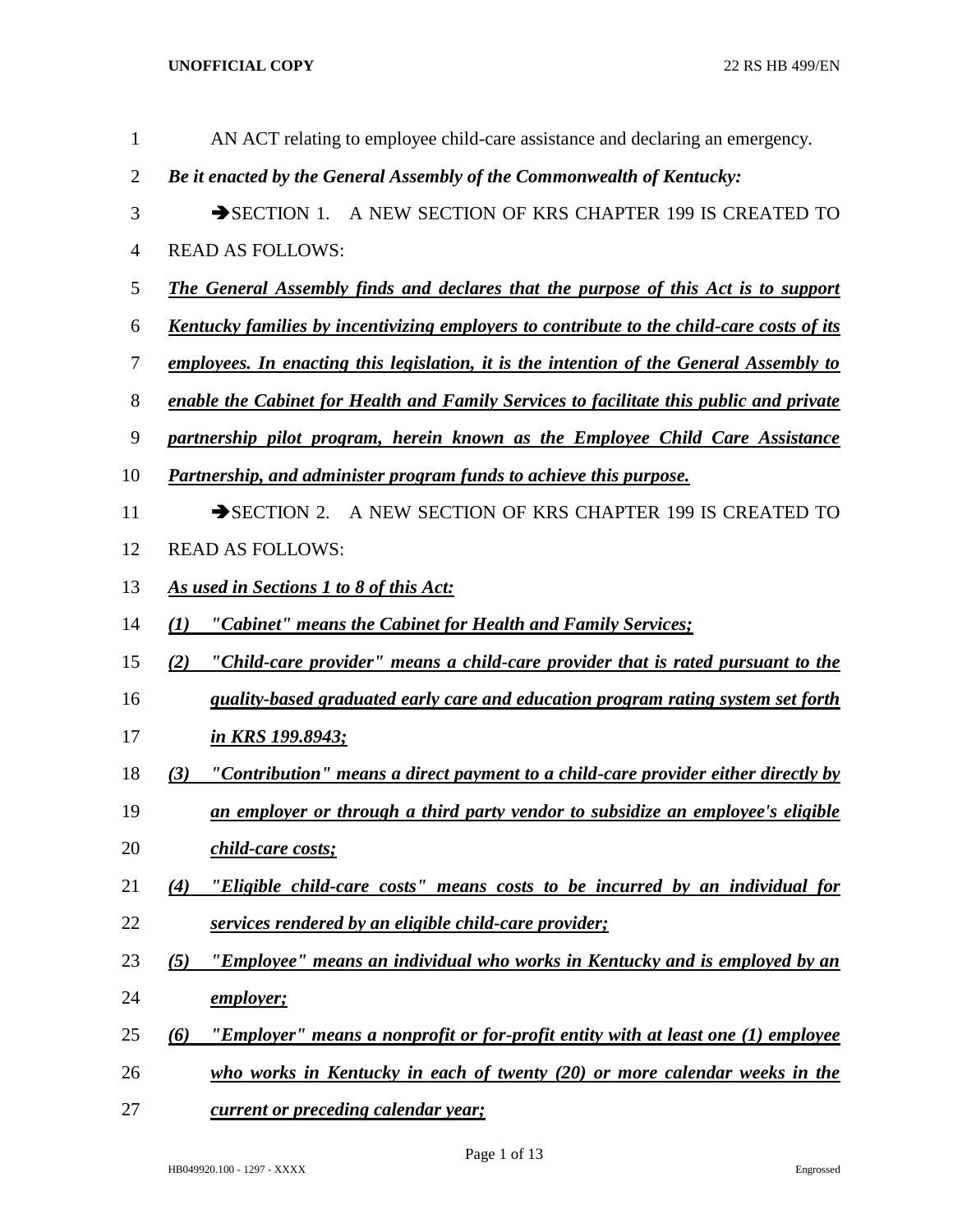- *(7) "Fund" means the fund administered by the Cabinet as described in Section 5 of this Act;*
- *(8) "Program" means the Employee Child Care Assistance Partnership;*
- *(9) "Small business" means a business with fewer than fifty (50) employees who are*
- *individually contracted to work more than thirty-five (35) hours per week;*
- *(10) "State match" means the money paid directly to the child-care provider by the Cabinet from the fund described in Section 5 of this Act; and*
- *(11) "State median household income" means the most recent estimate available of*
- *real median household income for the state, as determined by the United States*
- *Census Bureau, and adjusted for family size.*
- 11 SECTION 3. A NEW SECTION OF KRS CHAPTER 199 IS CREATED TO
- READ AS FOLLOWS:
- *(1) The Employee Child Care Assistance Partnership program is hereby established*
- *under the cabinet. To administer the program, the cabinet may:*
- *(a) Delegate authority to a subsidiary department;*
- *(b) Coordinate and share information with other executive branch agencies; and*
- *(c) Enter into contracts with third parties to administer the program or specific parts of the program.*
- *(2) The cabinet shall be responsible for:*
- *(a) Creating and making available a standardized contract for participation in*
- *the program;*
- *(b) Processing the contract between an employer, employee, and child-care provider that is submitted to the cabinet;*
- *(c) Notifying the parties of their enrollment status in the program;*
- *(d) Managing and administering the program funds;*
- *(e) Securing third-party vendors in accordance with all applicable federal and*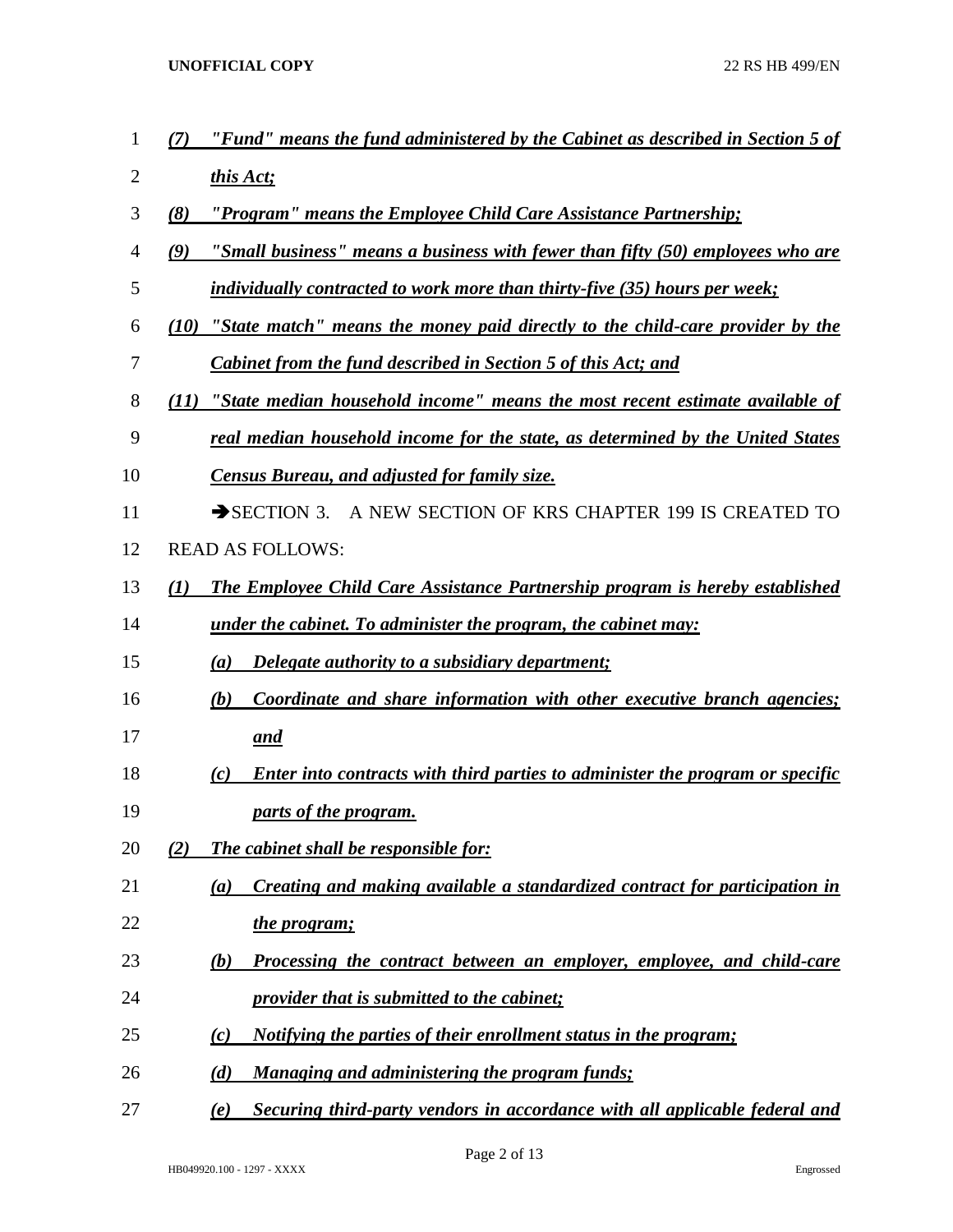| 1  |          | state procurement regulations, if deemed necessary;                                                |
|----|----------|----------------------------------------------------------------------------------------------------|
| 2  |          | (f)<br>Verifying the eligibility of the respective employee, employer, and child-care              |
| 3  |          | provider as parties to a contract for participation in the program prior to                        |
| 4  |          | disbursement of a state match;                                                                     |
| 5  |          | Collecting and verifying household income information from eligible<br>$\left( \mathbf{g} \right)$ |
| 6  |          | employees and determining the amount of the state match for which the                              |
| 7  |          | employee is eligible; and                                                                          |
| 8  |          | Distributing educational materials about the program's objectives, benefits,<br>(h)                |
| 9  |          | and eligibility requirements to employers, employees, and child-care                               |
| 10 |          | <i>providers.</i>                                                                                  |
| 11 | (3)      | The cabinet shall review the completed contract after it is submitted by the                       |
| 12 |          | employer and, if the employee, employer, and the proposed child-care provider                      |
| 13 |          | meet program eligibility requirements, agree to match the contribution made by                     |
| 14 |          | the employer up to one hundred percent (100%) of the cost of service from the                      |
| 15 |          | fund.                                                                                              |
| 16 | (4)      | The cabinet shall only become party to a proposed contract under this program if                   |
| 17 |          | the fund reflects a positive balance based on both:                                                |
| 18 |          | The cabinet's existing contractual obligations already accrued under this<br>(a)                   |
| 19 |          | <i>program; and</i>                                                                                |
| 20 |          | The cabinet's additional financial obligation imposed by the proposed<br>(b)                       |
| 21 |          | contract.                                                                                          |
| 22 | (5)      | The cabinet shall not agree to become party to a proposed contract pursuant to                     |
| 23 |          | this program if the corresponding financial obligation would cause the fund to                     |
| 24 |          | accrue a negative balance.                                                                         |
| 25 | $\omega$ | The cabinet shall maintain a waitlist of contracts submitted after available funds                 |
| 26 |          | were committed. The cabinet shall become party to a proposed contract from the                     |
| 27 |          | waitlist as new funds become available and according to the order in which it was                  |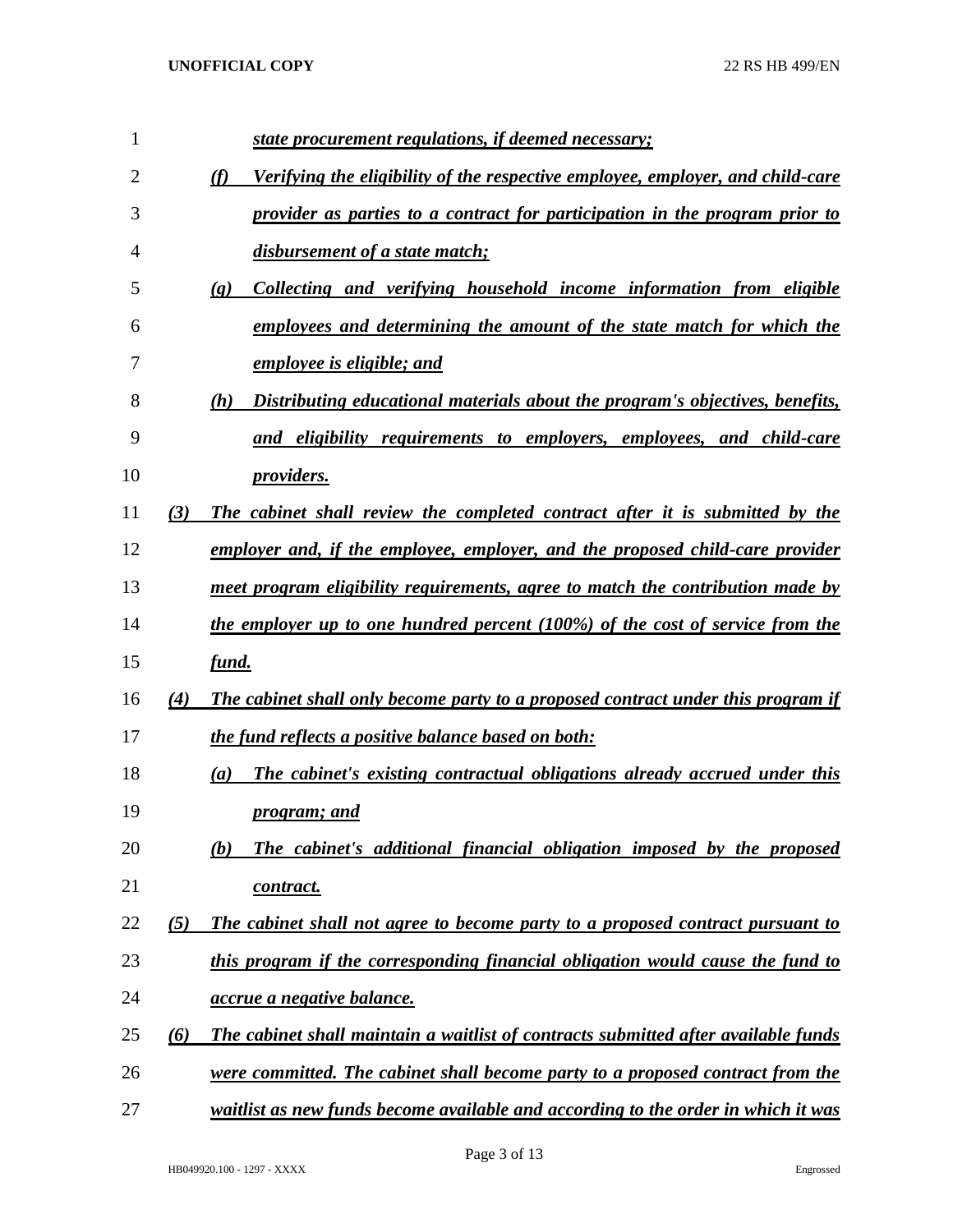| 1  | received.                                                                                |
|----|------------------------------------------------------------------------------------------|
| 2  | The cabinet shall issue a state match directly to the child-care provider or<br>(7)      |
| 3  | through a third-party vendor for the duration of the contract.                           |
| 4  | (8)<br>The cabinet shall not disclose an employee's personal information without that    |
| 5  | <i>individual's express written consent.</i>                                             |
| 6  | (9)<br>In the first fiscal year of the program, the cabinet shall administer the program |
| 7  | <i><u>according to the following:</u></i>                                                |
| 8  | The cabinet shall begin administering the program after the effective date of<br>(a)     |
| 9  | this Act, including but not limited to:                                                  |
| 10 | <u>Promulgating the required administrative regulations as described in</u><br>1.        |
| 11 | <b>Section 4 of this Act; and</b>                                                        |
| 12 | 2.<br>Soliciting third-party vendor contracts, if deemed necessary;                      |
| 13 | The cabinet shall not begin accepting proposed contracts from employers<br>(b)           |
| 14 | <u>pursuant to this program prior to ninety (90) calendar days before July 1,</u>        |
| 15 | 2023; and                                                                                |
| 16 | The cabinet shall not disperse state matches from the fund as a party to a<br>(c)        |
| 17 | contract with an employer, employee, and child-care provider pursuant to                 |
| 18 | <i>this program prior to July 1, 2023.</i>                                               |
| 19 | Beginning in 2024 and every year thereafter, the cabinet shall begin accepting<br>(10)   |
| 20 | proposed contracts from employers, employees, and child-care providers for the           |
| 21 | next fiscal year according to the following:                                             |
| 22 | Ninety (90) calendar days before July 1st for employers with existing<br>(a)             |
| 23 | approved contracts pursuant to the program; and                                          |
| 24 | <b>Forty-five (45) calendar days before July 1st for all other employers.</b><br>(b)     |
| 25 | Beginning in 2024 and every year thereafter, the cabinet shall publish reports<br>(11)   |
| 26 | detailing the efficacy of the program by July 15th and December 15th of each             |
| 27 | year and shall submit the report to the Legislative Research Commission. The             |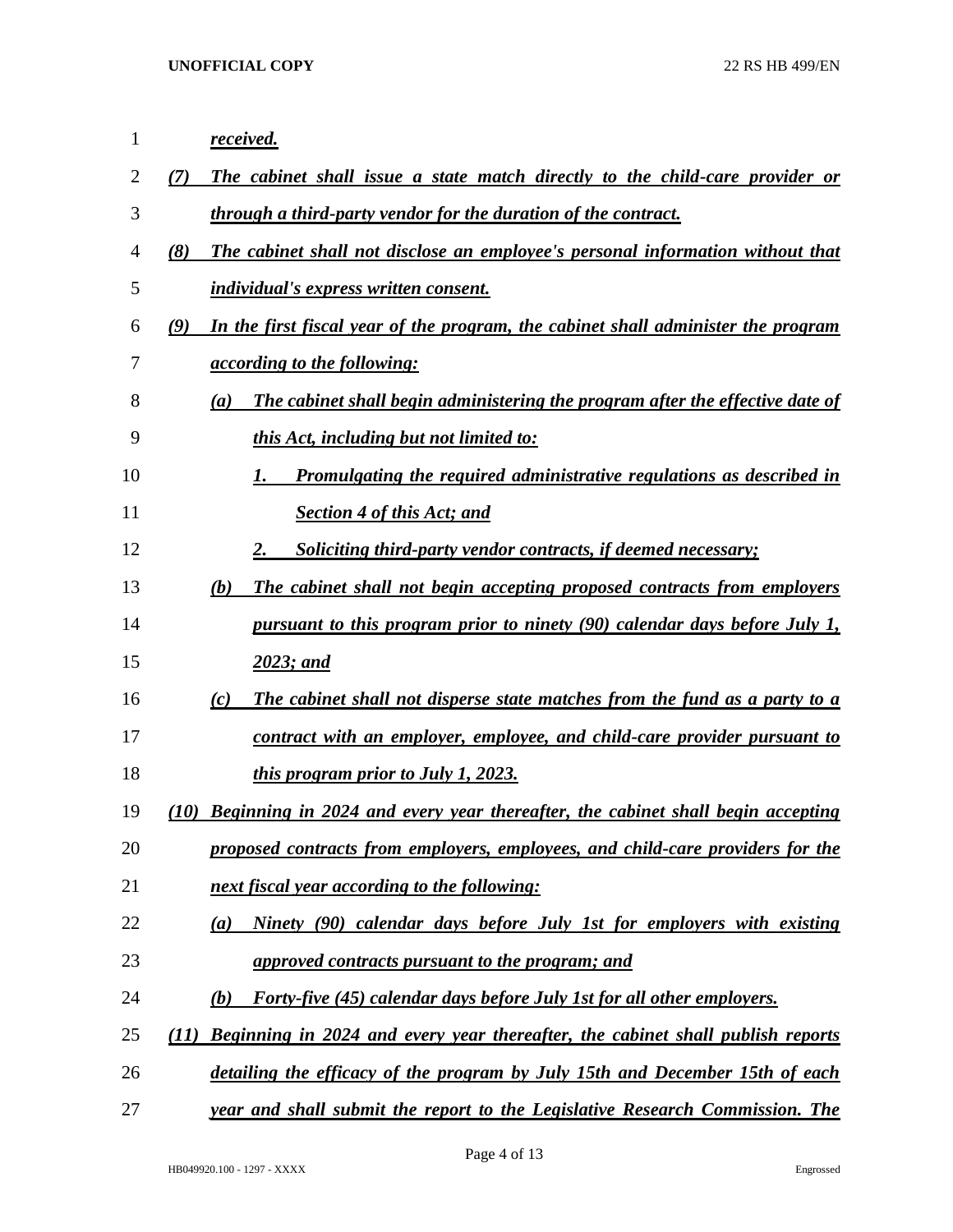| $\mathbf{1}$   | report shall include at least the following information about the program:                                 |
|----------------|------------------------------------------------------------------------------------------------------------|
| $\overline{2}$ | Any appropriation made in the past fiscal year to the fund;<br>(a)                                         |
| 3              | (b)<br>The total number of standardized contracts submitted by employers;                                  |
| 4              | The total amount of state matches paid out of the fund by the cabinet;<br>(c)                              |
| 5              | (d)<br><b>The breakdown of the state matches paid by county;</b>                                           |
| 6              | (e)<br>Information on the size, geographical location, and industry type of                                |
| 7              | <u>employers who participated in the program;</u>                                                          |
| 8              | (f)<br>The number, license type, quality rating, and geographical distribution of                          |
| 9              | <i><u><b>participating child-care providers;</b></u></i>                                                   |
| 10             | The average cost for services charged by child-care providers participating<br>$\left( \mathbf{g} \right)$ |
| 11             | in the program and information on how these costs have increased or                                        |
| 12             | decreased during the most recent reporting period and previous reporting                                   |
| 13             | <i>periods</i> ;                                                                                           |
| 14             | The number and total dollar value of contracts not approved by the cabinet;<br>(h)                         |
| 15             | and                                                                                                        |
| 16             | The demographic information of employees participating in the program.<br>(i)                              |
| 17             | Prior to one hundred twenty $(120)$ calendar days before July 1, 2023, the cabinet<br>(12)                 |
| 18             | shall publish a report detailing implementation plans for the program and submit                           |
| 19             | the report to the Legislative Research Commission.                                                         |
| 20             | SECTION 4. A NEW SECTION OF KRS CHAPTER 199 IS CREATED TO                                                  |
| 21             | <b>READ AS FOLLOWS:</b>                                                                                    |
| 22             | The cabinet, or its designated department, shall promulgate administrative regulations                     |
| 23             | in accordance with KRS Chapter 13A to effectuate the provisions of Sections 1 to 8 of                      |
| 24             | this Act including:                                                                                        |
| 25             | Creating a standardized agreement for employers, employees, and providers<br>$\mathcal{L}(I)$              |
| 26             | wishing to participate in the program, to be completed and agreed to by each                               |
|                |                                                                                                            |

*respective party that includes:*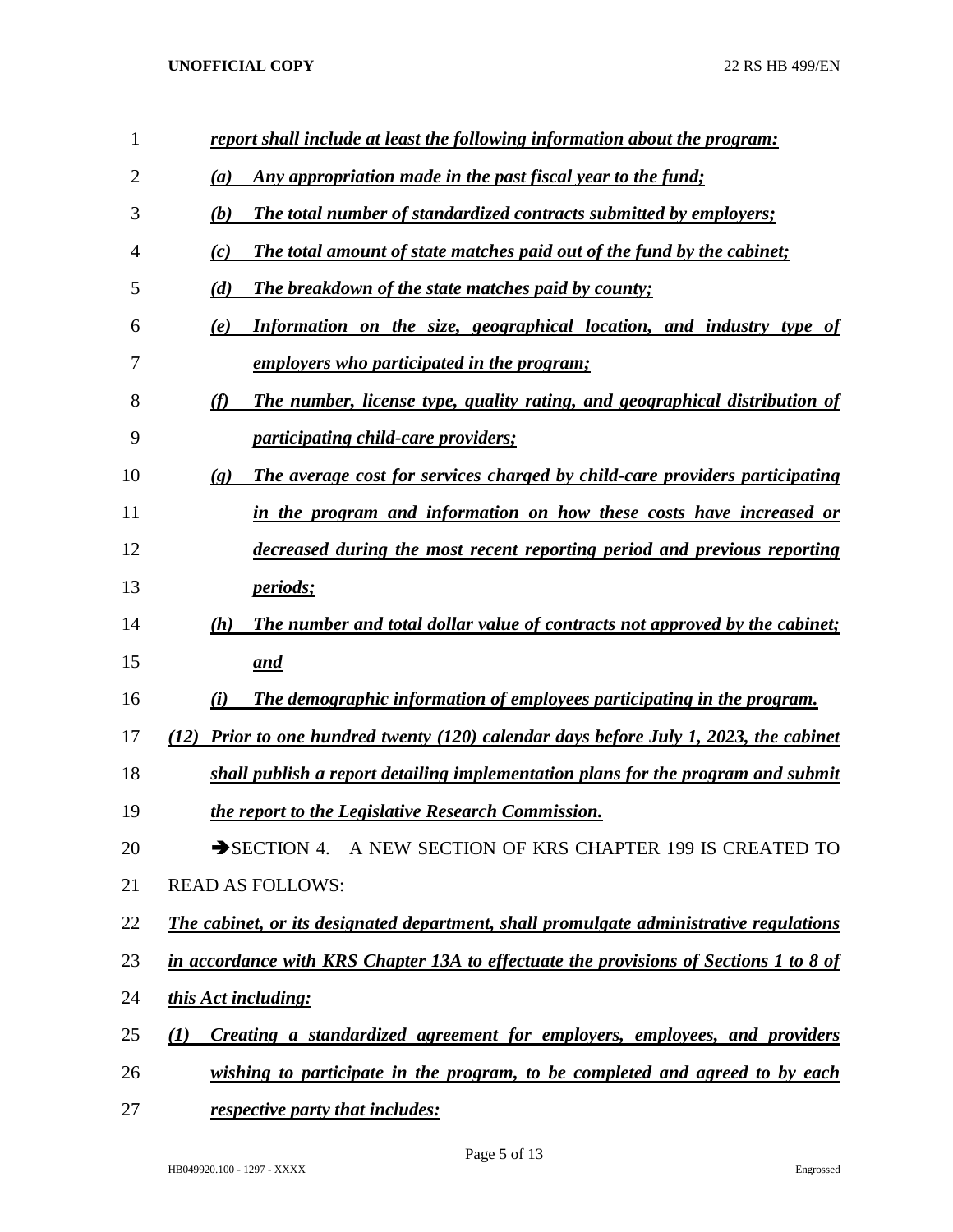| 1  |     | <u>Name, physical location, size, and industry of the employer;</u><br>$\left(a\right)$                       |
|----|-----|---------------------------------------------------------------------------------------------------------------|
| 2  |     | (b)<br><u>Name and phone number of the employer's point of contact;</u>                                       |
| 3  |     | <u>Name and physical location of the child-care provider;</u><br>(c)                                          |
| 4  |     | <u>Name and phone number of the child-care provider's point of contact;</u><br>(d)                            |
| 5  |     | <u>Name and home address of the employee;</u><br>(e)                                                          |
| 6  |     | (f)<br>Total contribution to be paid by the employer to the provider, either directly                         |
| 7  |     | <u>or through a third-party vendor;</u>                                                                       |
| 8  |     | Total amount of the state match to be paid to the provider, either directly or<br>$\left( \mathbf{g} \right)$ |
| 9  |     | <u>through a third-party vendor;</u>                                                                          |
| 10 |     | Duration of the contract, which shall not last beyond the end of the state's<br>(h)                           |
| 11 |     | <u>fiscal year in any given year;</u>                                                                         |
| 12 |     | <b>Frequency of the contribution to be made directly to the child-care provider</b><br>(i)                    |
| 13 |     | in accordance with the provider's established billing cycle; and                                              |
| 14 |     | Demographic information of the employee.<br>(i)                                                               |
| 15 | (2) | <b>Establishing eligibility verification procedures for the following parties as a</b>                        |
| 16 |     | prerequisite for the cabinet entering the agreement as a party and issuing a state                            |
| 17 |     | match:                                                                                                        |
| 18 |     | <b>Employer's enrollment in the program;</b><br>$\left(a\right)$                                              |
| 19 |     | <b>Employee's eligibility; and</b><br>(b)                                                                     |
| 20 |     | <i>Child-care provider's eligibility;</i><br>(c)                                                              |
| 21 | (3) | Collecting and verifying household income information from eligible employees                                 |
| 22 |     | and determining the amount of the state match for which the employee is eligible                              |
| 23 |     | in accordance with Section 5 of this Act;                                                                     |
| 24 | (4) | Creating procedures for issuing a notice to all parties to the agreement of their                             |
| 25 |     | enrollment in the program upon receiving and processing the contract and                                      |
| 26 |     | determining eligibility;                                                                                      |
| 27 | (5) | <u>Compiling confidentiality protocols for the cabinet and its designated department</u>                      |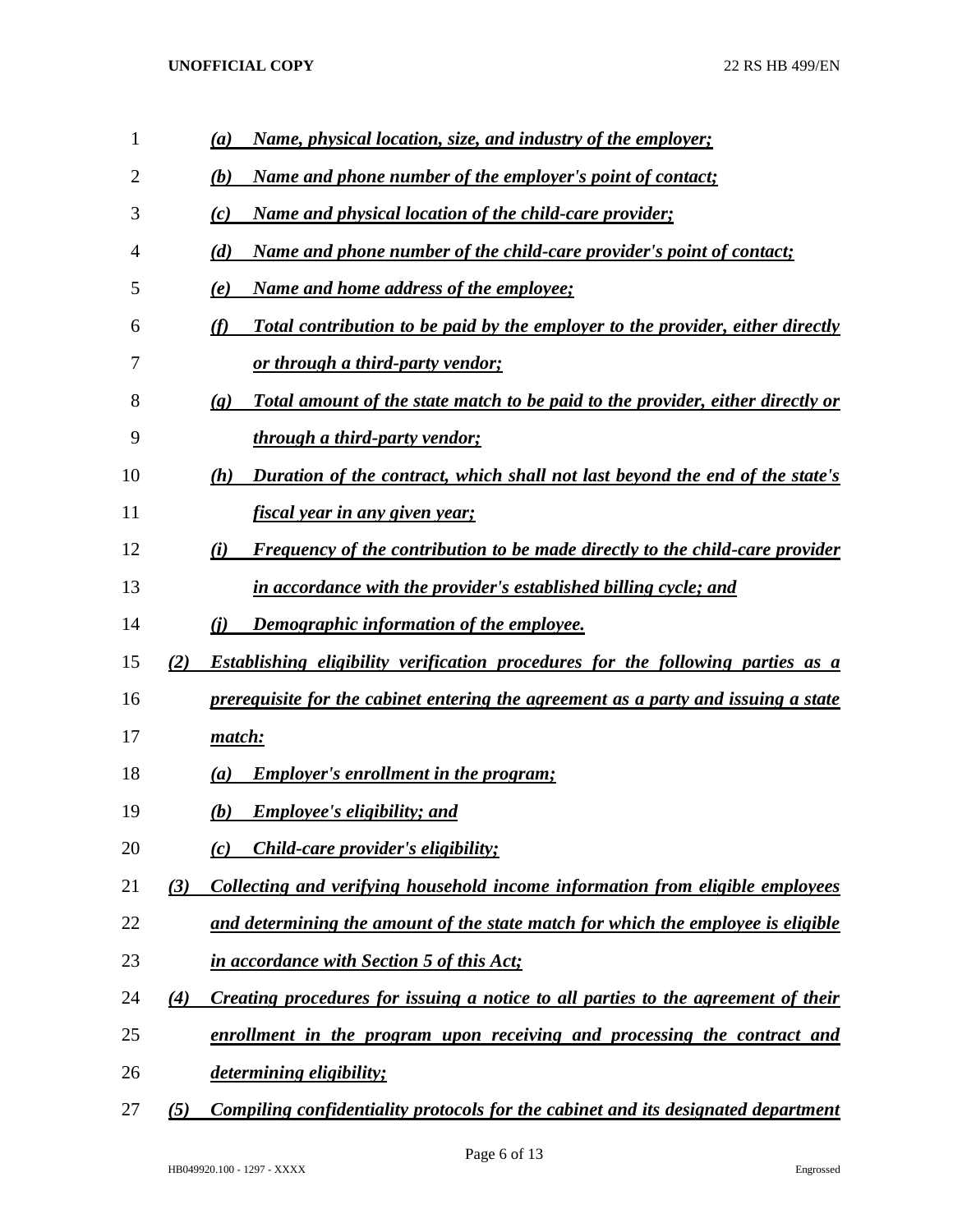- *or departments to safeguard the personal information of participating employees,*
- *employers, and child-care providers;*
- *(6) Introducing reporting requirements for an employer or a child-care provider*
- *reporting a lapse or nonpayment of contribution towards eligible child-care services;*
- *(7) Creating procedures for issuing and logging a state match to child-care providers pursuant to the respective contract;*
- *(8) Maintaining records of the fund in the fiscal year and all payments;*
- *(9) Creating criteria for participant disqualification from the program;*
- *(10) Establishing procedures for appeals hearings; and*
- *(11) Establishing procedures for recouping state matches or portions of state matches*
- *that result in overpayments to participating child-care providers.*
- 13 SECTION 5. A NEW SECTION OF KRS CHAPTER 199 IS CREATED TO
- READ AS FOLLOWS:
- *(1) There is hereby established in the State Treasury a revolving account to be known*
- *as the Employee Child Care Assistance Partnership fund. The fund shall consist*
- *of moneys appropriated by the General Assembly, contributions, gifts, or grants*
- *made available for the purposes of the program.*
- *(2) The fund shall be administered by the cabinet or its designated department.*
- *(3) Notwithstanding KRS 45.229, any moneys remaining in the fund at the close of the fiscal year shall not lapse but shall be carried forward to the next fiscal year.*
- *(4) Any interest earnings of the fund shall become a part of the fund and shall not lapse.*
- *(5) Moneys deposited in the fund are hereby appropriated for the purposes set forth*
- *in Sections 1 to 8 of this Act and shall not be appropriated or transferred by the*
- *General Assembly for any other purpose.*
- *(6) The cabinet shall issue state matches out of the fund to child-care providers in*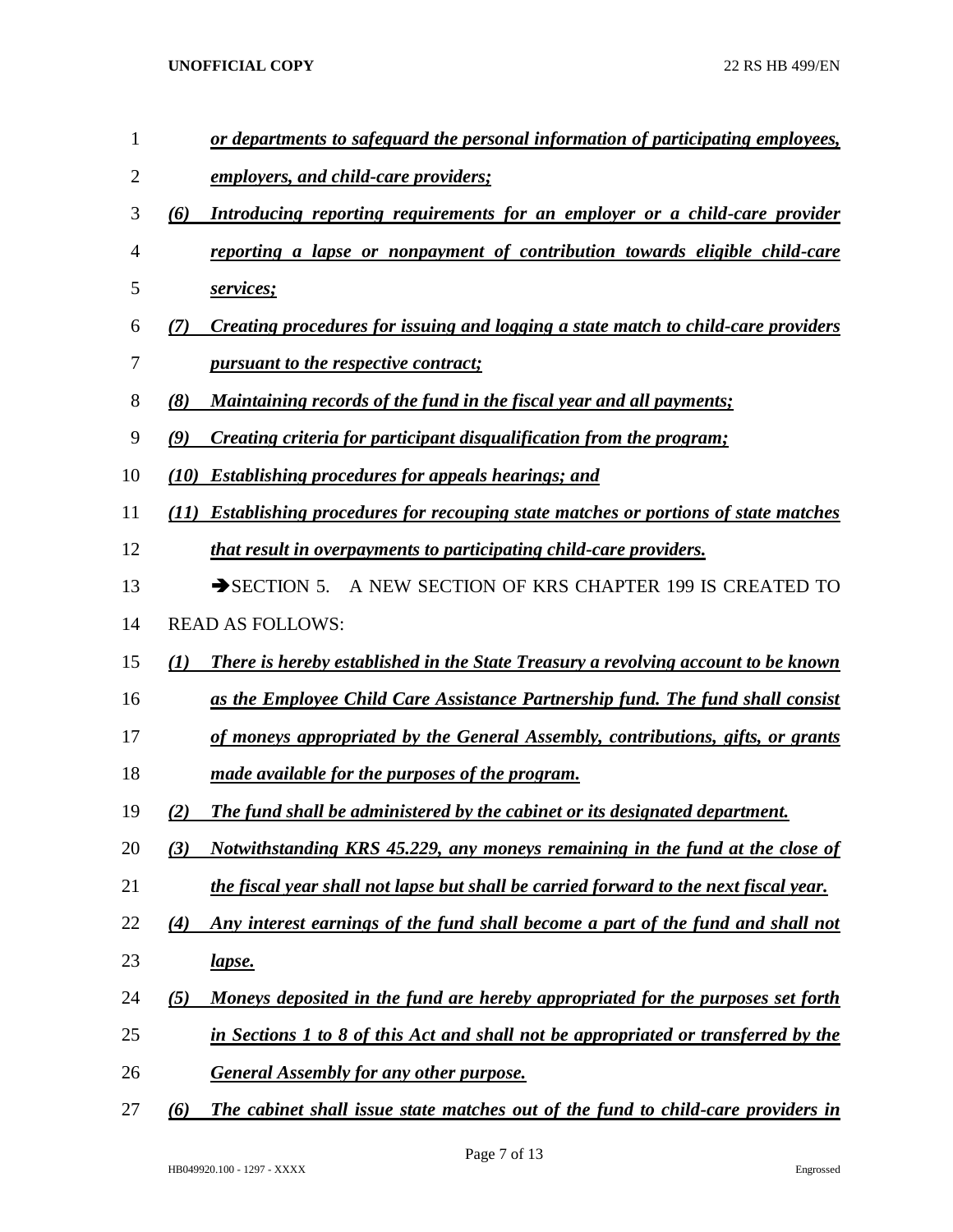| 1              | accordance with the provisions of the respective contracts and in the order that                |
|----------------|-------------------------------------------------------------------------------------------------|
| $\overline{2}$ | <i>the cabinet processed the contracts.</i>                                                     |
| 3              | (7)<br>The state match shall not exceed one hundred percent (100%) of the<br>(a)                |
| 4              | contribution made by the employer for contracts in which the employee's                         |
| 5              | household income is equal to or less than one hundred percent (100%) of                         |
| 6              | the state median household income.                                                              |
| 7              | The state match shall decrease by ten percent (10%) for each twenty percent<br>(b)              |
| 8              | (20%) increase in household income over one hundred percent (100%) of                           |
| 9              | the state median household income up to one hundred eighty percent                              |
| 10             | (180%) of the state median household income.                                                    |
| 11             | The state match shall equal fifty percent (50%) for contracts in which the<br>(c)               |
| 12             | employee's household income exceeds one hundred eighty percent (180%)                           |
| 13             | of the state median household income.                                                           |
| 14             | (8)<br>In each fiscal year, twenty-five percent $(25%)$ of the total fund shall be distributed  |
| 15             | to agreements in which an employer is a small business.                                         |
| 16             | In fiscal year $2022-2023$ , five percent (5%) of the total fund shall be distributed to<br>(9) |
| 17             | the cabinet to administer the program. In every fiscal year thereafter, three                   |
| 18             | percent $(3\%)$ of the total fund shall be distributed to the cabinet to administer the         |
| 19             | <u>program.</u>                                                                                 |
| 20             | $(10)$ A state match issued pursuant to this program and administered by the cabinet is         |
| 21             | for the promotion of the general welfare and shall not be considered                            |
| 22             | compensation for an employee's service.                                                         |
| 23             | SECTION 6. A NEW SECTION OF KRS CHAPTER 199 IS CREATED TO                                       |
| 24             | <b>READ AS FOLLOWS:</b>                                                                         |
| 25             | If an employer wishes to provide child-care assistance to an employee as a benefit<br>(1)       |
| 26             | of employment and participate in this program, the employer may enter into an                   |
| 27             | agreement with its employee and a child-care provider using the standardized                    |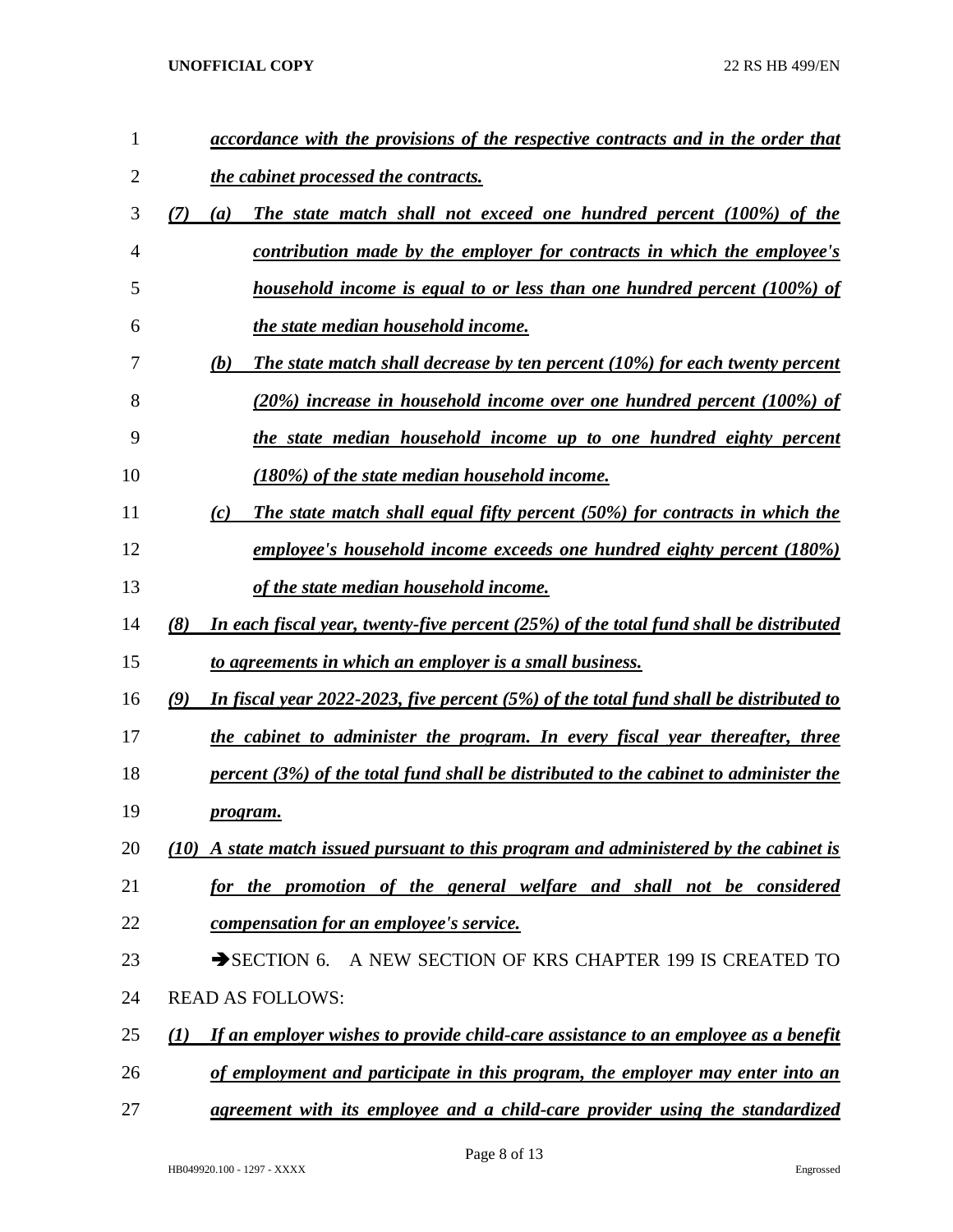| 1  |     | contract provided by the cabinet.                                                     |
|----|-----|---------------------------------------------------------------------------------------|
| 2  | (2) | To participate in the program, an employer shall do the following:                    |
| 3  |     | Obtain the standardized contract created by the cabinet and enter into it<br>(a)      |
| 4  |     | with the employee and child-care provider;                                            |
| 5  |     | Submit the proposed contract to the cabinet;<br>(b)                                   |
| 6  |     | Submit any additional information as deemed necessary by the cabinet<br>(c)           |
| 7  |     | pursuant to Section 4 of this Act; and                                                |
| 8  |     | Make contributions to the employee's eligible child-care costs directly to the<br>(d) |
| 9  |     | child-care provider or through a third-party vendor in accordance with the            |
| 10 |     | <u>amount and frequency agreed to in the final contract.</u>                          |
| 11 | (3) | To participate in the program, an employee shall complete the standardized            |
| 12 |     | contract with the employer and the child-care provider and provide any additional     |
| 13 |     | information as deemed necessary by the cabinet pursuant to Section 4 of this Act.     |
| 14 | (4) | In the event that the agreement includes costs of service not covered by the          |
| 15 |     | employer's contribution and the state match, the employee shall make payments         |
| 16 |     | to the child-care provider according to the amount and frequency determined by        |
| 17 |     | the final contract. If another member of the employee's household or family           |
| 18 |     | becomes a party to an agreement in accordance with Sections 1 to 8 of this Act,       |
| 19 |     | the employer contribution and state match of that agreement may be utilized to        |
| 20 |     | pay for costs of service not covered by the employer contribution and state match     |
| 21 |     | of the preceding agreement, provided that it does not result in overpayment to the    |
| 22 |     | <i>provider.</i>                                                                      |
| 23 |     | A NEW SECTION OF KRS CHAPTER 199 IS CREATED TO<br>$\rightarrow$ SECTION 7.            |
| 24 |     | <b>READ AS FOLLOWS:</b>                                                               |
| 25 | (1) | Termination of an active contract between an employer, employee, child-care           |
| 26 |     | provider, and the cabinet pursuant to this program shall occur in the following       |
| 27 |     | circumstances:                                                                        |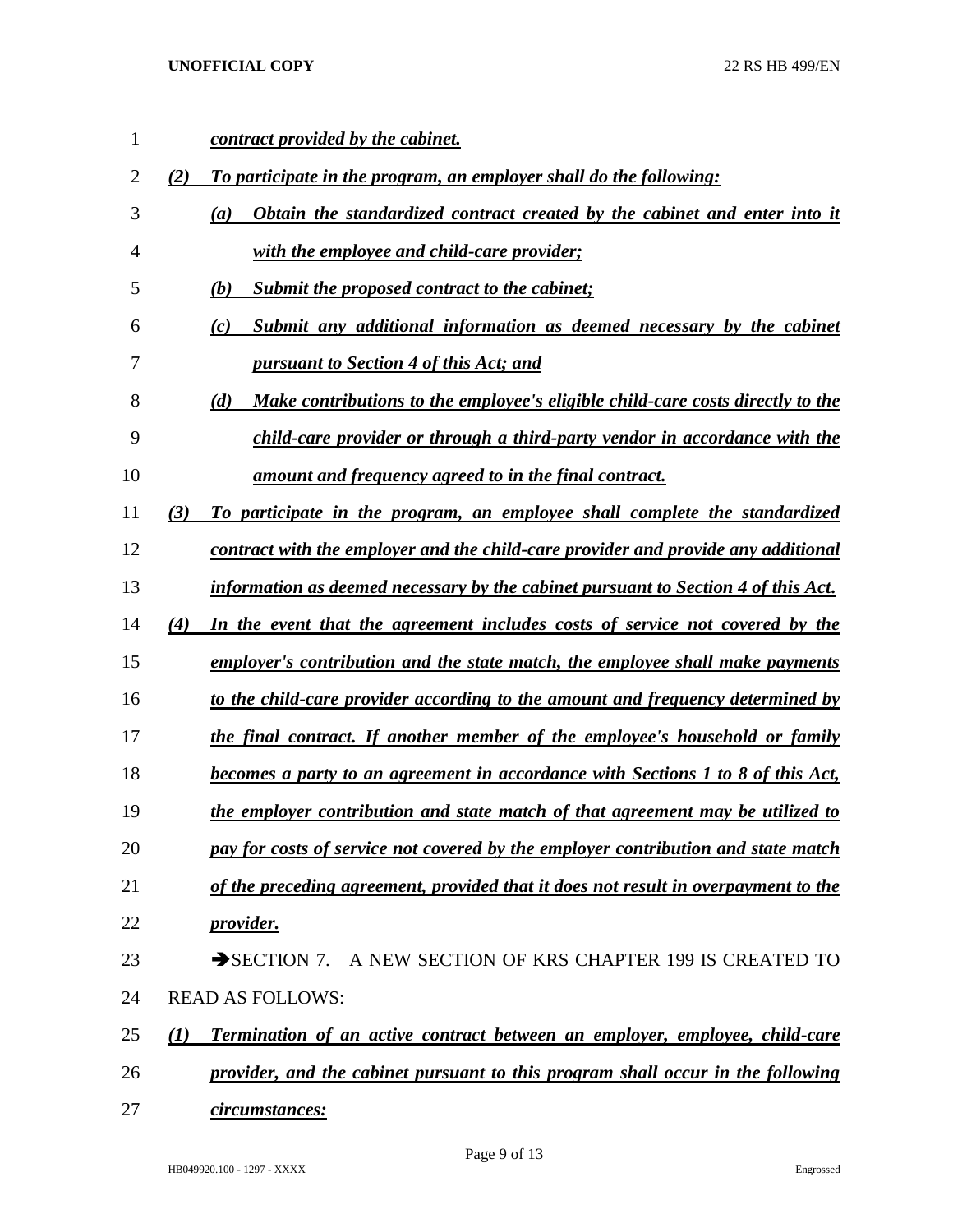| 1              | (a) | If the relationship between the employee and employer is severed, the              |
|----------------|-----|------------------------------------------------------------------------------------|
| $\overline{2}$ |     | employer shall notify the child-care provider and the cabinet within three         |
| 3              |     | (3) business days of the separation, and the contract is terminated on the         |
| 4              |     | calendar date provided by the employer in the notification. If the employer        |
| 5              |     | fails to make this notification and the cabinet issues a state match to the        |
| 6              |     | provider on behalf of that employer's employee, then the employer shall            |
| 7              |     | reimburse the cabinet for the unnecessary state match.                             |
| 8              | (b) | If the employer fails to make a contribution or contributions for the eligible     |
| 9              |     | child-care costs in accordance to the terms of the contract, the child-care        |
| 10             |     | provider shall notify the cabinet within five (5) business days. After             |
| 11             |     | receiving notification from the provider, the cabinet shall temporarily cease      |
| 12             |     | providing a state match and shall notify the employer that the contract will       |
| 13             |     | be terminated unless the employer remedies the nonpayment within five (5)          |
| 14             |     | business days of receiving notification from the cabinet. If the provider fails    |
| 15             |     | to make this notification and receives a state match from the cabinet on           |
| 16             |     | behalf of that employer's employee, the provider shall reimburse the cabinet       |
| 17             |     | for the unnecessary state match.                                                   |
| 18             | (2) | <b>Termination of an active contract between an employer, employee, child-care</b> |
| 19             |     | provider and the cabinet pursuant to this program may occur in the following       |
| 20             |     | circumstances:                                                                     |
| 21             | (a) | If the employee fails to pay the child-care provider for costs not covered by      |
| 22             |     | the employer contribution and the state match in accordance to the terms of        |
| 23             |     | the contract, the child-care provider may give the employee reasonable time        |
| 24             |     | to remedy the nonpayment. The child-care provider may notify the cabinet           |
| 25             |     | and terminate the contract on the date that the notification was issued. If        |
| 26             |     | the child-care provider voluntarily excuses the employee's nonpayment or           |
| 27             |     | the child-care provider does not notify the cabinet within two (2) calendar        |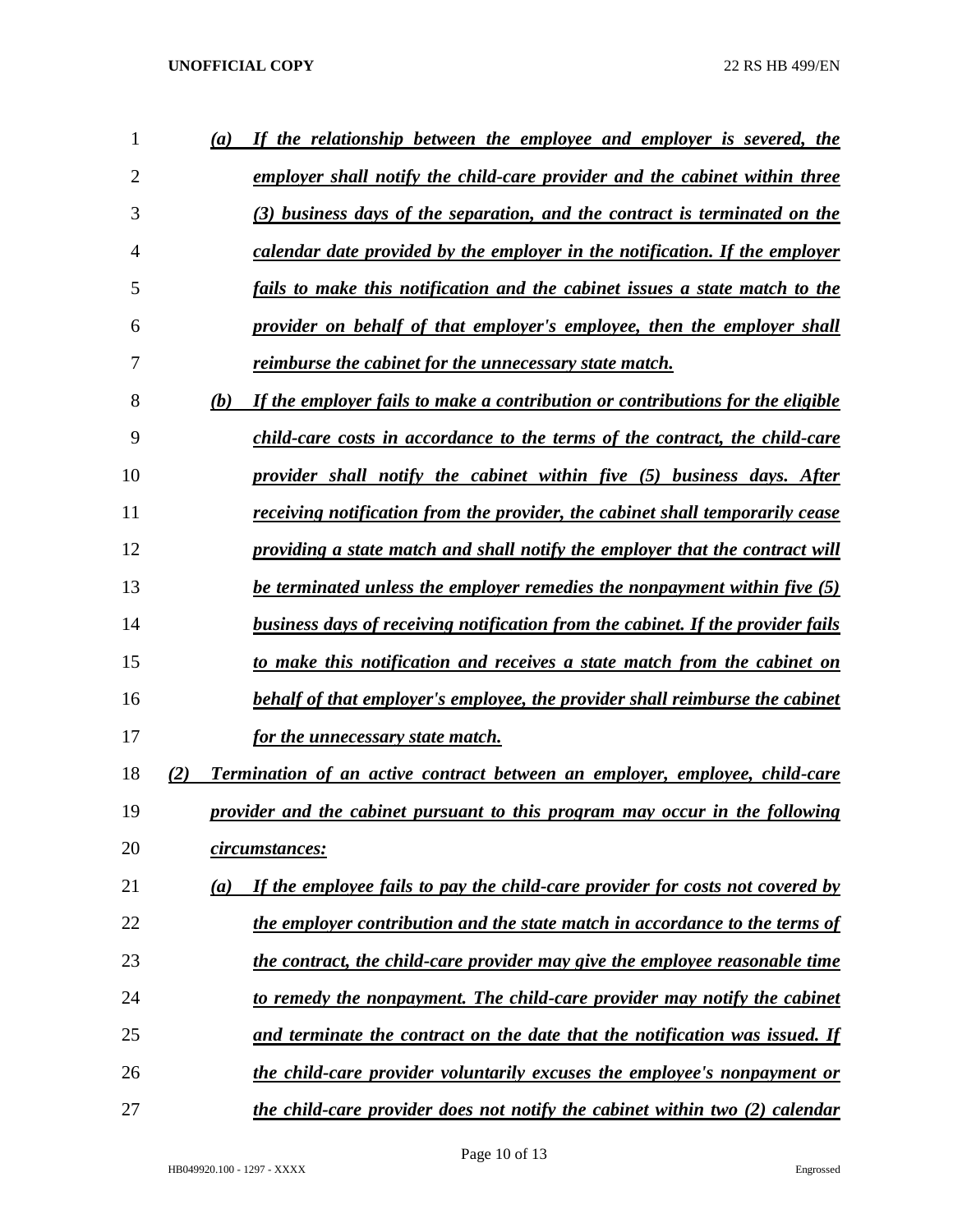| 1              | months from the date of the employee's nonpayment and continues to                      |
|----------------|-----------------------------------------------------------------------------------------|
| $\overline{2}$ | provide services, then the contract made between all the parties will                   |
| 3              | <i><u>automatically reflect the reduction in value;</u></i>                             |
| 4              | If the child-care provider ceases participation or otherwise loses its rating in<br>(b) |
| 5              | the rating system described in KRS 199.8943, it shall notify all parties to the         |
| 6              | <i>agreement immediately; and</i>                                                       |
| 7              | (c)<br>Either the employer or employee may terminate the contract at any time and       |
| 8              | for any reason. The terminating party shall notify all the parties to the               |
| 9              | contract and specify the desired termination date, which shall occur no                 |
| 10             | sooner than two (2) weeks from the date of notification unless the child-care           |
| 11             | provider gives its consent to an earlier termination date. All parties to the           |
| 12             | contract shall be financially obligated, according to the provisions of the             |
| 13             | contract, up to the termination date.                                                   |
| 14             | SECTION 8. A NEW SECTION OF KRS CHAPTER 199 IS CREATED TO                               |
| 15             | <b>READ AS FOLLOWS:</b>                                                                 |
| 16             | The Cabinet for Economic Development may coordinate with the Cabinet for Health         |
| 17             | and Family Services to incorporate this program into agreements with employers          |
| 18             | seeking economic development incentives in Subchapters 31 and 32 of KRS Chapter         |
| 19             | 154, if the employer agrees to participate in the program.                              |
| 20             | Section 9. KRS 199.990 is amended to read as follows:                                   |
| 21             | (1)<br>Any person who violates any of the provisions of KRS 199.430, 199.470, 199.473,  |
| 22             | 199.570, 199.572, and 199.590 except subsection (2), or 199.640 to 199.670, or any      |
| 23             | rule or regulation under such sections the violation of which is made unlawful shall    |
| 24             | be fined not less than five hundred dollars (\$500) nor more than two thousand          |
| 25             | dollars $(\$2,000)$ or imprisoned for not more than six $(6)$ months, or both. Each day |
| 26             | such violation continues shall constitute a separate offense.                           |
|                |                                                                                         |

(2) Any person who willfully violates any other of the provisions of KRS 199.420 to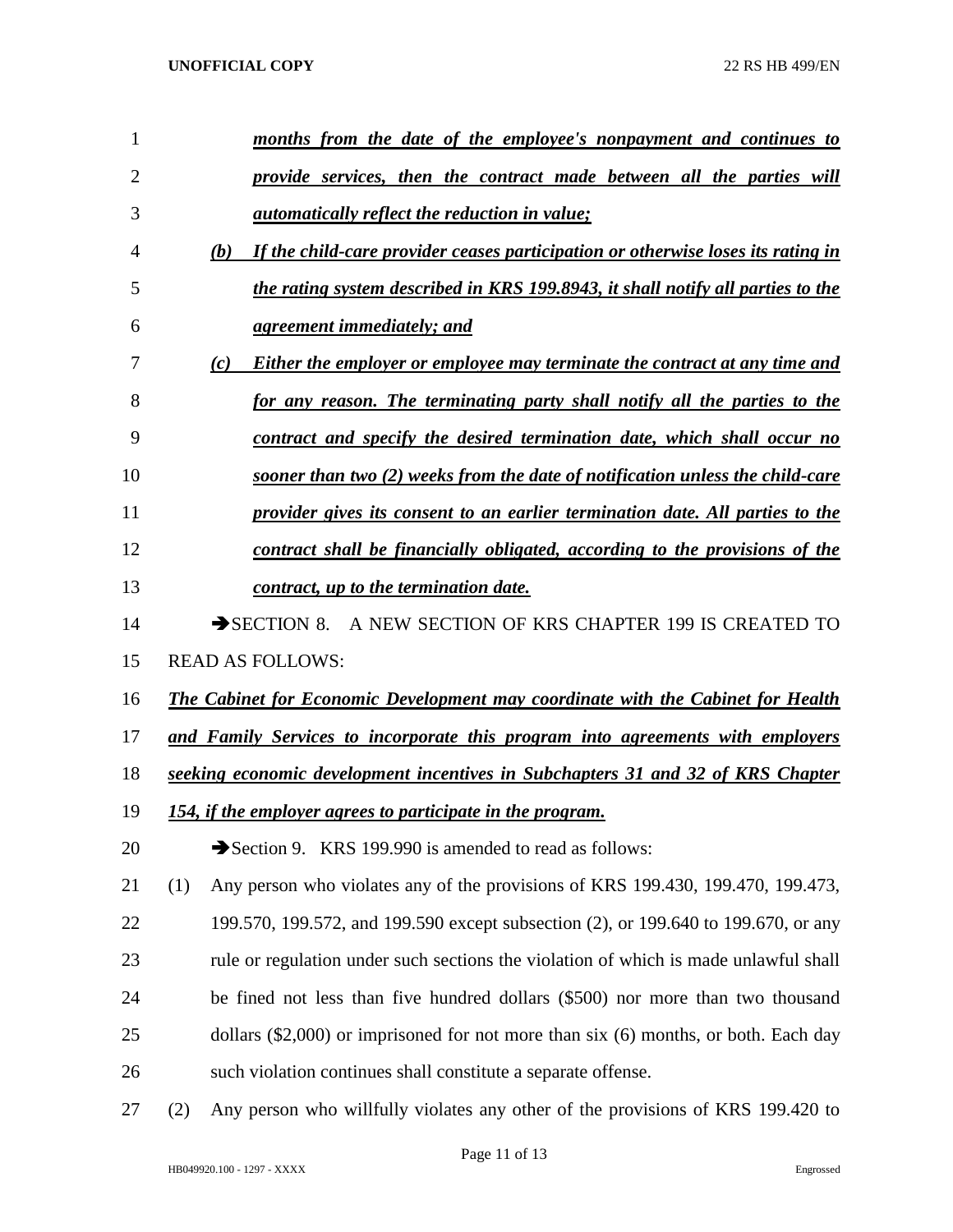199.670 or any rule or regulation thereunder, the violation of which is made unlawful under the terms of those sections, and for which no other penalty is prescribed in those sections, or in any other applicable statute, shall be fined not less than one hundred dollars (\$100) nor more than two hundred dollars (\$200) or imprisoned for not more than thirty (30) days, or both.

 (3) Any violation of the regulations, standards, or requirements of the cabinet under the provisions of KRS 199.896 that poses an immediate threat to the health, safety, or welfare of any child served by the child-care center shall be subject to a civil penalty of no more than one thousand dollars (\$1,000) for each occurrence. Treble penalties shall be assessed for two (2) or more violations within twelve (12) months. All money collected as a result of civil penalties assessed under the provisions of KRS 199.896 shall be paid into the State Treasury and credited to a special fund for the purpose of the Early Childhood Scholarship Program created in accordance with KRS 164.518. The balance of the fund shall not lapse to the general fund at the end of each biennium.

 (4) A person who commits a violation of the regulations, standards, or requirements of the cabinet under the provisions of KRS 199.896 shall be fined not less than one thousand dollars (\$1,000) or imprisoned for not more than twelve (12) months, or be fined and imprisoned, at the discretion of the court.

 (5) Any person who violates any of the provisions of KRS 199.590(2) shall be guilty of a Class D felony.

 (6) Any person who knowingly or intentionally registers false information under KRS 199.503(4) shall be fined not more than one thousand dollars (\$1,000) or imprisoned for not more than twelve (12) months, or be fined and imprisoned, at the discretion of the court.

 (7) Any person who knowingly or intentionally releases or requests confidential information in violation of KRS 199.503(8) or (9) or in violation of KRS 199.505